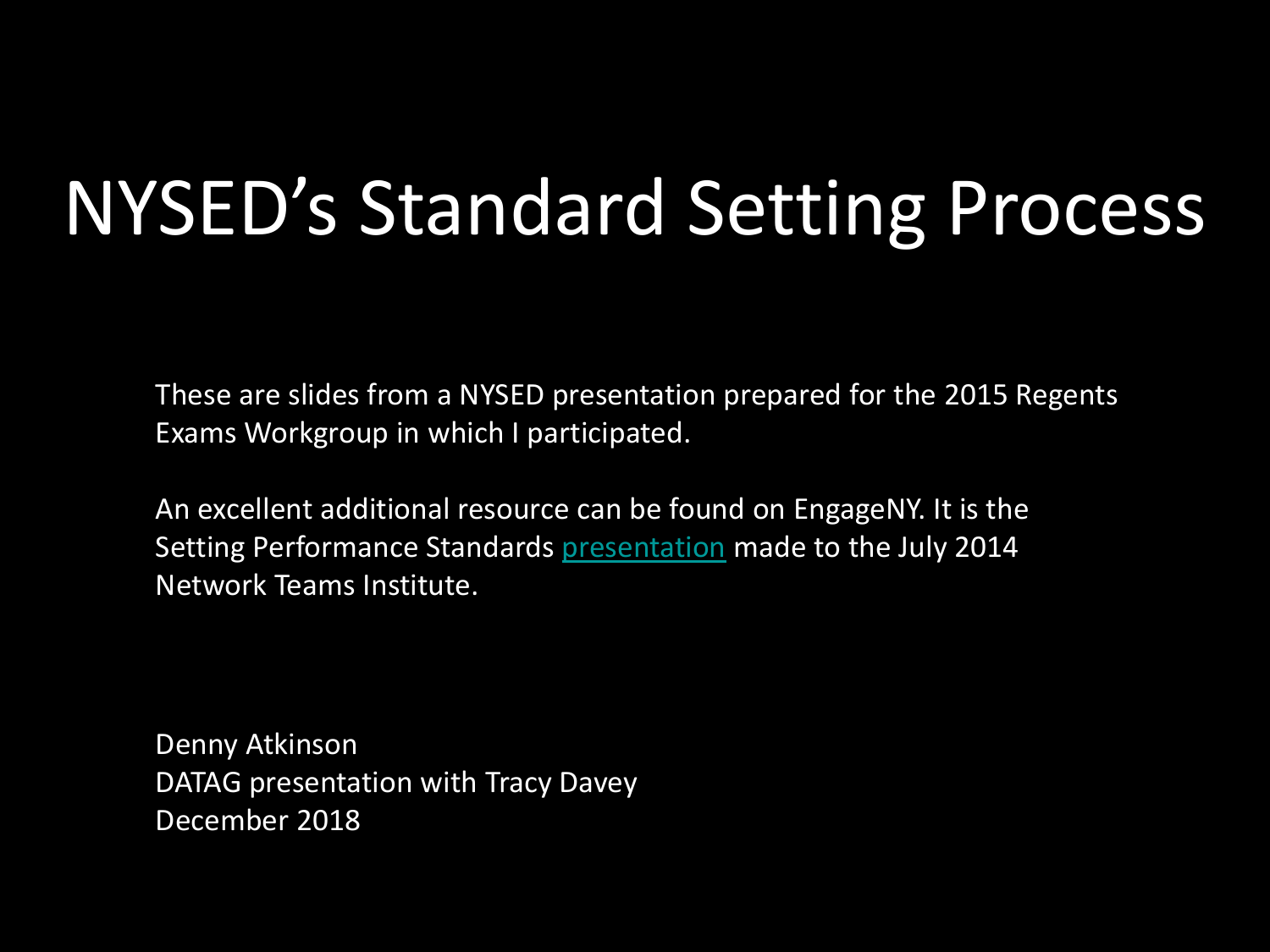### **Performance Level Descriptions**

| <b>Domain</b>          | <b>NYS Level 5</b>                                                      | <b>NYS Level 4</b>                                   | <b>NYS Level 3</b>                        | <b>NYS Level 2</b>                                                                  | <b>NYS Level 1</b> |
|------------------------|-------------------------------------------------------------------------|------------------------------------------------------|-------------------------------------------|-------------------------------------------------------------------------------------|--------------------|
| <b>Arithmetic with</b> | Explain and/or show                                                     | Perform addition,                                    | Perform addition,                         | Perform addition                                                                    | Perform addition   |
| <b>Polynomials and</b> | generally why                                                           | subtraction, and                                     | subtraction, and                          | and subtraction on                                                                  | with linear        |
| <b>Rational</b>        | polynomials are                                                         | multiplication with                                  | multiplication on                         | polynomials.                                                                        | expressions.       |
| <b>Expressions</b>     | closed under                                                            | polynomials and                                      | polynomials.                              |                                                                                     |                    |
| $(A-APR)$              | addition, subtraction,<br>multiplication.                               | demonstrate that<br>polynomials are                  |                                           |                                                                                     |                    |
|                        |                                                                         | closed under the                                     |                                           |                                                                                     |                    |
|                        | Determine and use                                                       | three operations.                                    |                                           |                                                                                     |                    |
|                        | the zeros of a                                                          | Identify zeros of                                    | Factor polynomials                        | Given a linear                                                                      |                    |
|                        | function to sketch its<br>graph, generate                               | quadratic and cubic<br>polynomials and use           | of degree 2 to find<br>zeros and draw its | polynomial and its<br>zeros, student will                                           |                    |
|                        | graphs and<br>expressions for<br>multiple functions<br>given particular | the zeros to graph<br>the function.                  | graph.                                    | be able to construct<br>a rough graph of the<br>function and identify<br>its zeros. |                    |
|                        | zeros and explain<br>the significance of                                |                                                      |                                           |                                                                                     |                    |
|                        | its zeros.                                                              | Explain the                                          |                                           |                                                                                     |                    |
|                        |                                                                         | relationship between<br>a function and its<br>zeros. |                                           |                                                                                     |                    |
|                        |                                                                         |                                                      |                                           |                                                                                     |                    |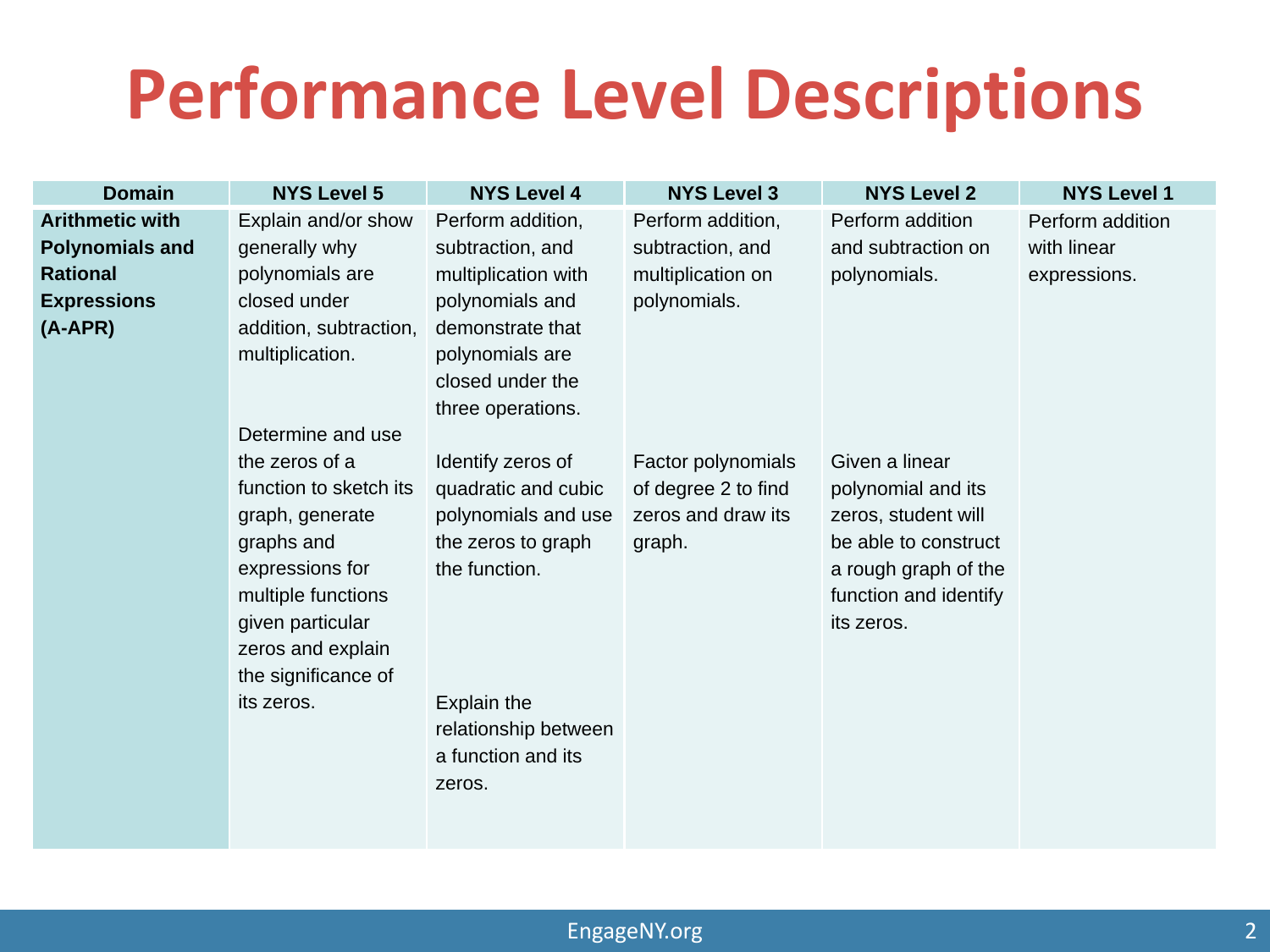

#### • **Develop threshold descriptions**

- **Based on the PLDs, visualize New York State students who are just barely entering the next higher level**
- **What knowledge and skills should a student have at the thresholds?**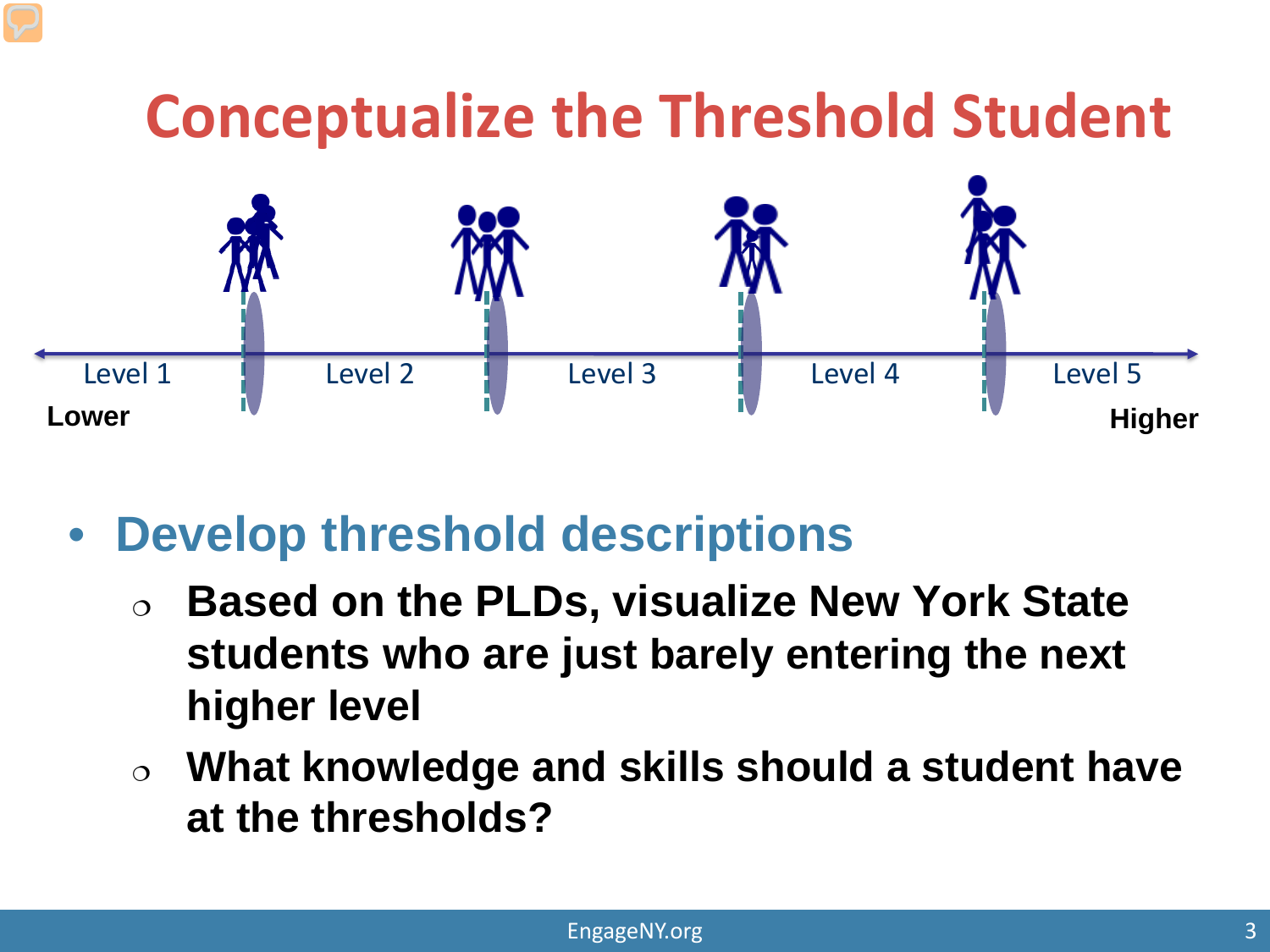## **Third Task: Train on Ordered Item Booklet (OIB) Method (cont'd)**

- Panelists were trained on how to use the OIB to make judgments about where the cut scores should be to distinguish:
	- Level 2 from Level 1
	- Level 3 from Level 2
	- Level 4 from Level 3
	- $\circ$  Level 5 from Level 4
- After training, each panelist completed a survey indicating his/her level of understanding. If any panelist was not confident in his/her understanding, more training was provided to all.

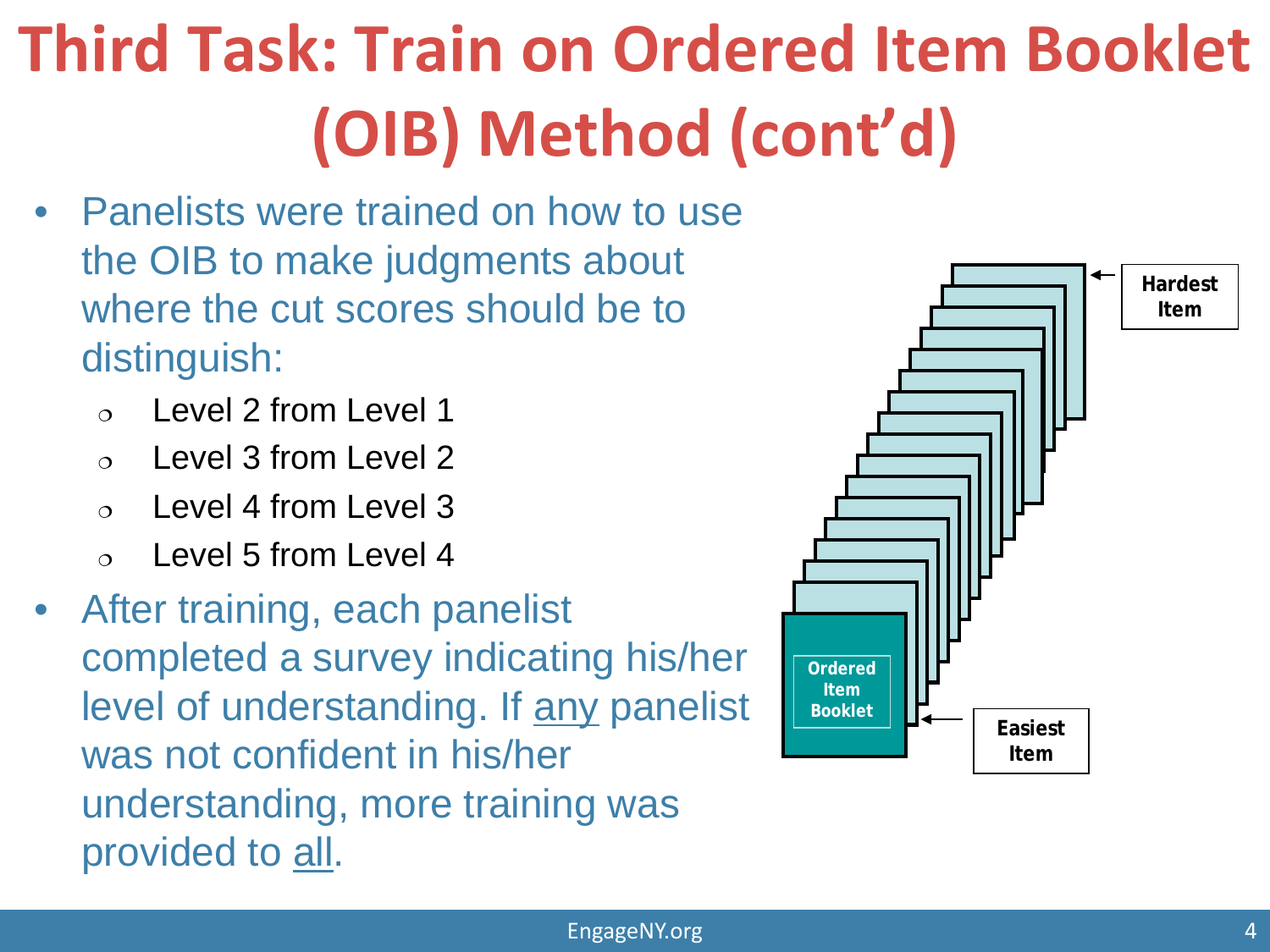#### **Ordered Item Book (OIB):**

- **Contains every item (MC) or score point (CR) from the operational test**
	- **Embedded FT items may be included as well**
- **Represents the range of knowledge, skills, and practices assessed**
- **Items are ordered from least to most difficult based on student results**

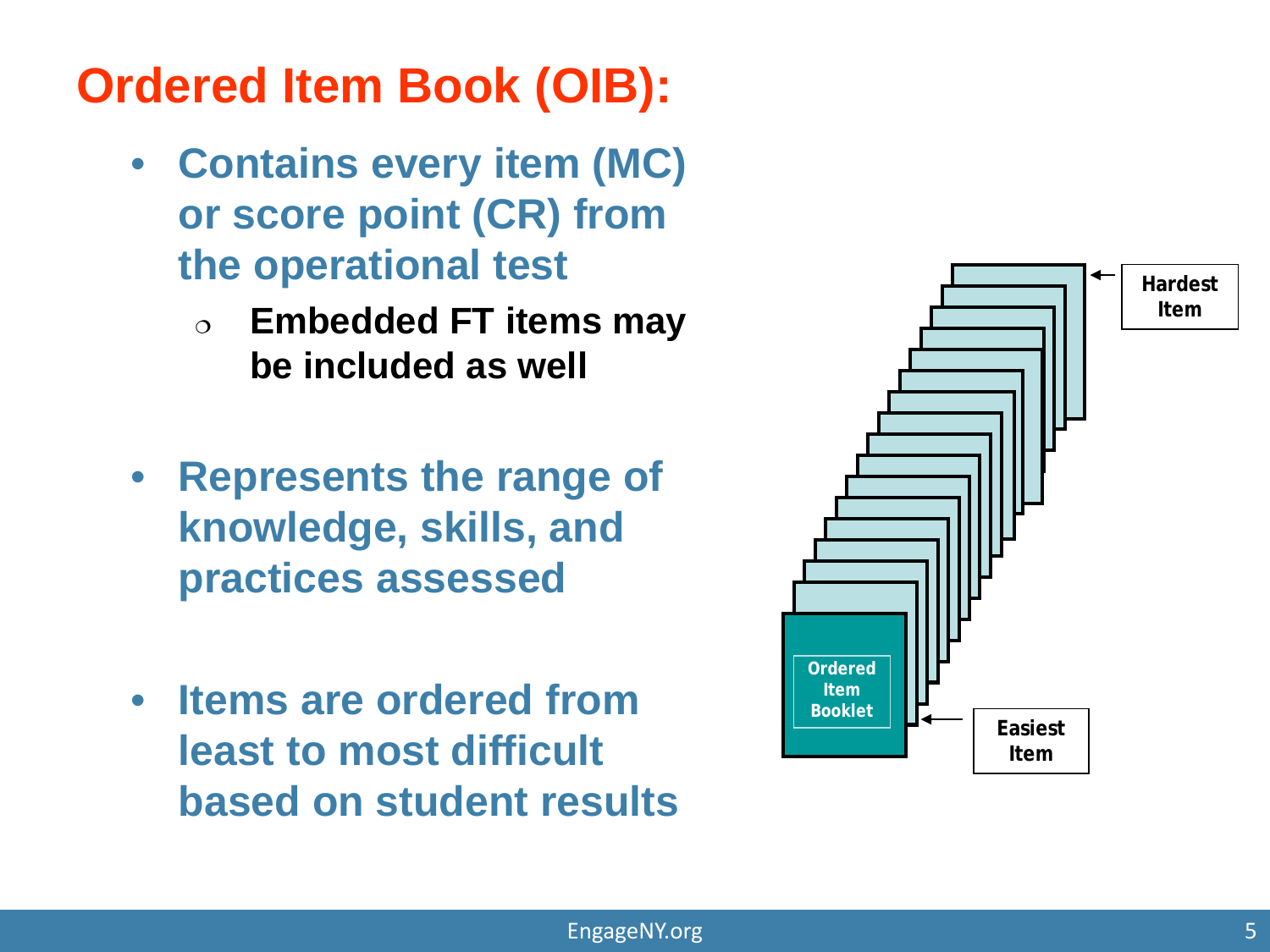### **Determining the Bookmark Location**

- **Start with page 1 (easiest item) and ask: Should a hypothetical** *threshold NYS Level 4*  **student have a 2/3 chance or greater of answering this item correctly?**
- **If YES, then move to next question**
- **Repeat this process until you get to several NOs**
- **Go back to your last YES and place a bookmark on this item**
- **Move on to the** *NYS Level 3* **Bookmark. Then do** *NYS Level 2* **Bookmark, then** *NYS Level 5***.**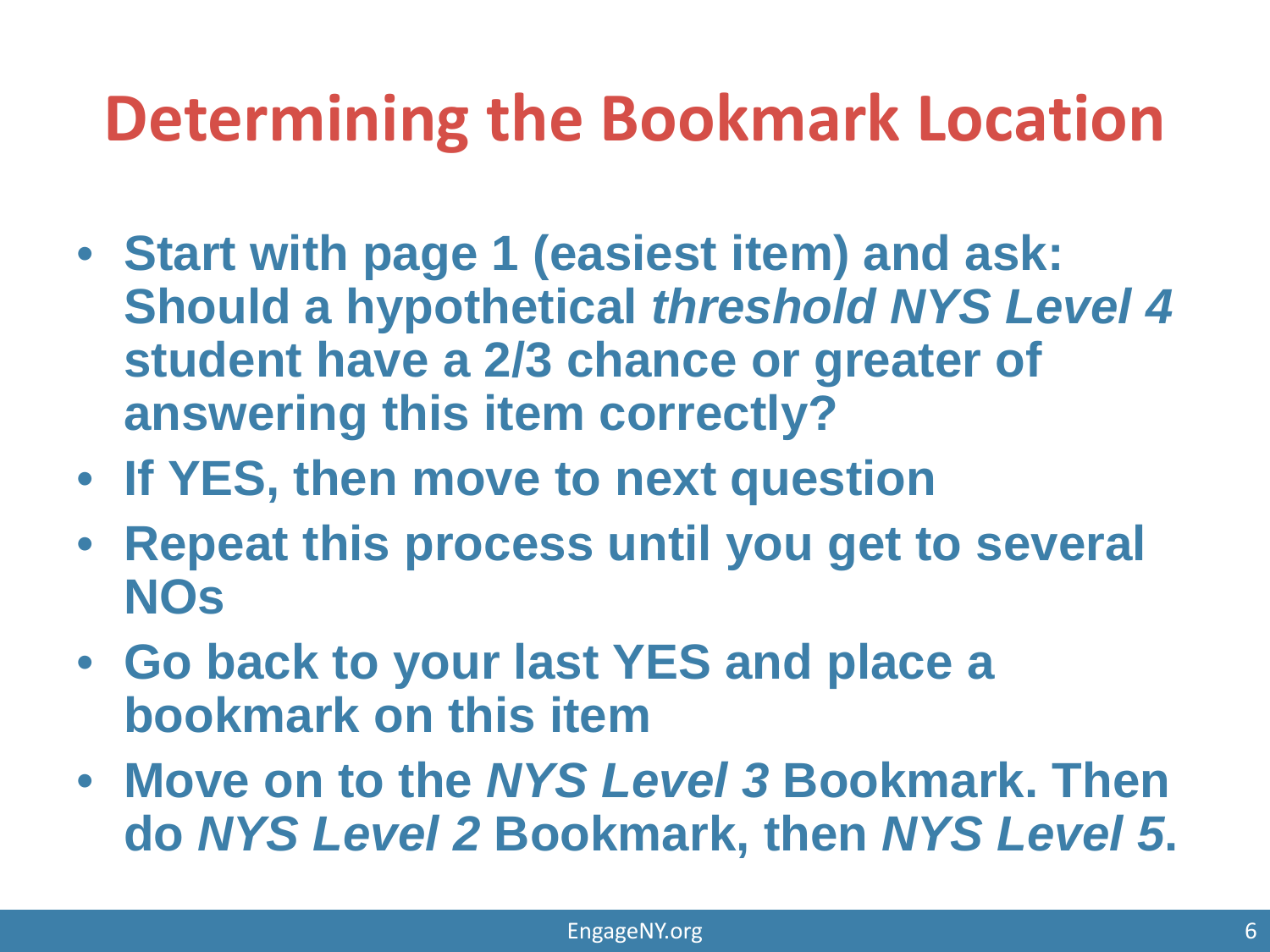## **Determining the Bookmark Location (Cont.)**

- **Think about 100 threshold students right at the cut score**
- **Should approximately 67 of them get the item right?**



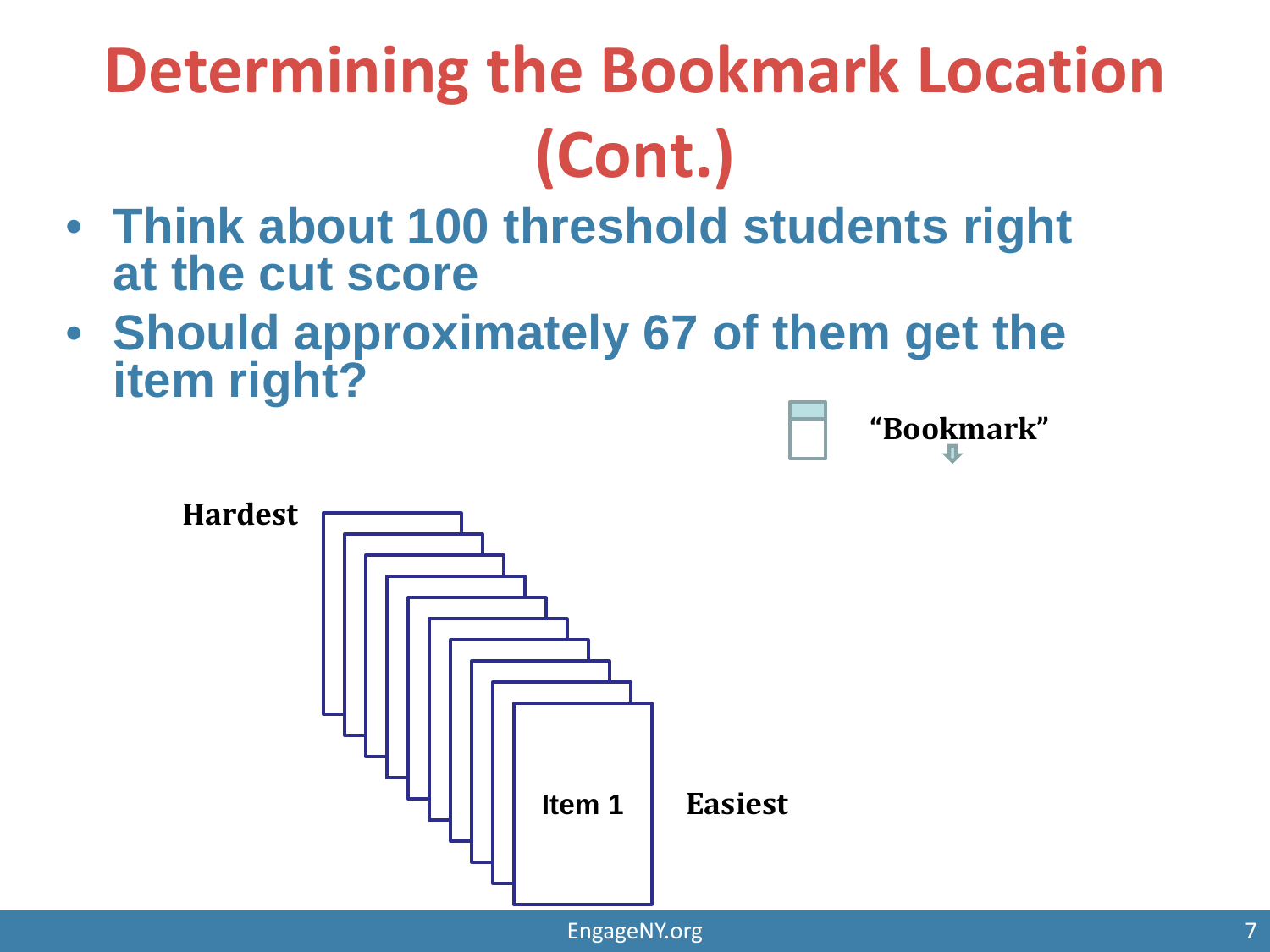### **Theory vs. Practice**

|      | <b>Theory</b> | <b>Practice</b> |        |  |
|------|---------------|-----------------|--------|--|
| Page | Answer        | Page            | Answer |  |
| 19   | Y             | 19              | Y      |  |
| 20   | Y             | 20              | Y      |  |
| 21   | Y             | 21              | N      |  |
| 22   |               | 22              | N      |  |
| 23   | N             | 23              | N      |  |
| 24   | N             | 24              | Y      |  |
| 25   | N             | 25              | N      |  |